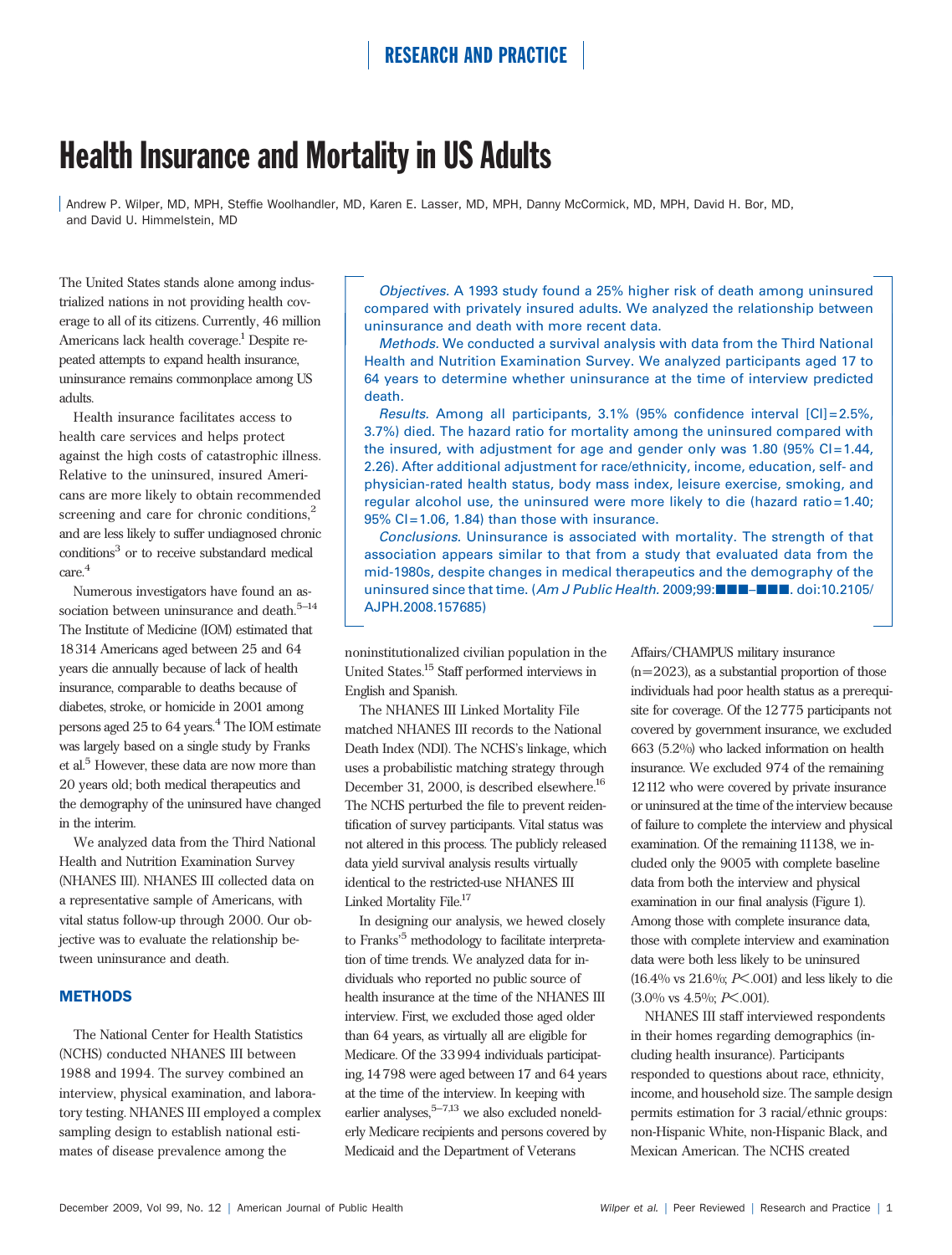

Note. NHANES III = National Health and Nutrition Examination Survey; VA/CHAMPUS = Veterans Affairs/Civilian Health and Medical Program of the Uniformed Services.

FIGURE 1—Study population and exclusions.

a variable that combined family income and the poverty threshold during the year of interview (the poverty income ratio), allowing income to be standardized for family size and compared across the 6 years of data collection.<sup>18</sup>

NHANES III interviewers also collected data on education, employment, tobacco use, alcohol use, and leisure exercise. We analyzed education dichotomously, comparing those with 12 years or more education to those with less than 12 years. We considered respondents to be unemployed if they were looking for work, laid off, or unemployed. All others, including the employed, students, homemakers, and retirees were considered ''not unemployed.'' We considered smokers in 3 categories: current smokers, former smokers (those who had smoked more than 200 cigarettes in their lifetime), and nonsmokers. We labeled those drinking more than 6 alcoholic beverages per week as regular drinkers. We analyzed exercise in 2 groups: those achieving greater than or equal to 100

metabolic equivalents (METs) per month, versus those achieving less than 100 METs per month. $^{19,20}$ 

NHANES III measured participants' selfperceived health in 5 categories: excellent, very good, good, fair, and poor. We combined the last 2 groups because of small numbers. NHANES physicians performed physical examinations on all participants and provided an impression of overall health status rated as excellent, very good, good, fair, and poor.<sup>21</sup> We combined the final 2 groups because of small numbers. We analyzed body mass index (BMI; weight in kilograms divided by height in meters squared) in 4 categories: less than 18.5; 18.5 to 25; more than 25 to less than 30; and 30 and higher.

NHANES III oversampled several groups, including Black persons, Mexican Americans, the very young (aged 2 months to 5 years), and those aged older than 65 years. To account for this and other design variables we used the SUDAAN (version 9.1.3, Research Triangle Institute, Research Triangle Park, NC) SUR-VIVAL procedure and SAS proc SURVEY-FREQ (version 9.1, SAS Institute Inc, Cary, NC) to perform all analyses. We (as did Franks et al.<sup>5</sup>) employed unweighted survival analyses and controlled for the variables used in determining the sampling weights (age, gender, and race/ ethnicity) because of the inefficiency of weighted regression analyses.<sup>22</sup>

We analyzed the relation between insurance, demographics, baseline health status variables, and mortality by using  $\chi^2$  tests. We then used a Cox proportional hazards survival analysis controlling only for age and gender to determine if lack of health insurance predicted mortality. We repeated the analysis of the relationship of insurance to mortality after forcing all covariates in the model. In this Cox proportional hazards analysis, we controlled for gender, age, race/ ethnicity (4 categories), income (poverty income ratio), education, current unemployment, smoking status (3 categories), regular alcohol use, self-rated health (4 categories), physicianrated health (4 categories), and BMI (4 categories). We tested for significant interactions between these variables and health insurance status (i.e., P<.05). We handled tied failure times by using the Efron method.

We performed multiple sensitivity analyses to analyze the robustness of our results.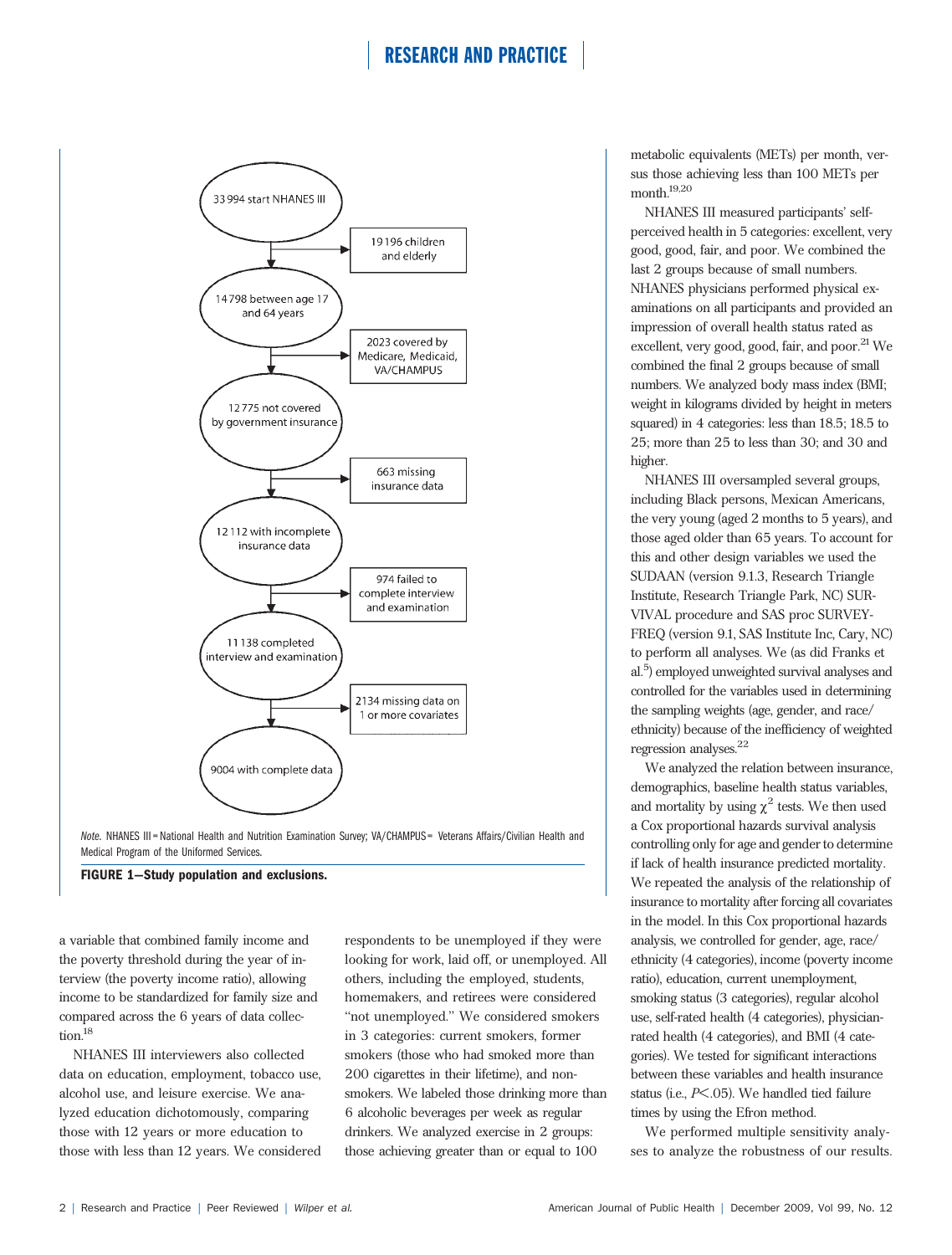We developed a propensity score model and controlled for the variables in our previous models (with the exception of health insurance status), as well as marital status; household size; census region; number of overnight visits in hospital in past 12 months; number of visits to a physician in past 12 months; limitations in work or activities; job or housework changes or job cessation because of a disability or health problem; and number of self-reported chronic diseases, including emphysema, prior nonskin malignancy, stroke, congestive heart failure, hypertension, diabetes, or hypercholesterolemia. Next, we included the propensity score in the multivariable model with the indicator for insurance status. In addition, we tested for the effect of including those covered by Medicaid by using our original Cox model and the propensity score adjusted analysis. In a subsidiary analysis, we excluded employment, and self- and physician-rated health, as these covariates may be a result of limited access to health care because of uninsurance.

To facilitate interpretation of our hazard ratio, we first replicated the calculation in the IOM report to estimate the number of US adults who die annually because of lack of health insurance. This approach applies the overall hazard ratio to 9-year age strata and sums these figures to arrive at an annual number of deaths attributable to lack of health insurance. We then recalculated this figure by using the slightly different approach utilized by the Urban Institute, which does not age stratify when calculating total mortality. We believe this approach to be more accurate than that used to produce the IOM estimate, as it calculates mortality from the entire age range that the hazard ratio was calculated from, as opposed to calculating mortality over 10-year age strata. $23$ 

### RESULTS

 $[Q1]$ 

We display baseline characteristics of the sample in Table 1; 9004 individuals contributed 80657 person-years of follow-up time between 1988 and 2000. Of these, 16.2% (95% confidence interval [CI]=14.1%, 18.2%) were uninsured at the time of interview. Uninsurance was associated with younger age,

TABLE 1—Insurance and Mortality Among Nonelderly US Adults Aged 17 to 64 Years: NHANES III (1986–1994) With Follow-Up Through 2000

| Characteristic                       | No. (weighted %) | % Uninsured (SE) | % Died (SE) |
|--------------------------------------|------------------|------------------|-------------|
| Vital status as of December 31, 2000 |                  |                  |             |
| Alive                                | 8653 (96.9)      | 16.2(1.0)        | 0           |
| Deceased                             | 351(3.1)         | 17.2 (2.8)       | 100         |
| Insurance status <sup>a</sup>        |                  |                  |             |
| Privately insured                    | 6655 (83.8)      | 0                | 3.0(0.3)    |
| Uninsured                            | 2350 (16.2)      | 100              | 3.3(0.6)    |
| Gender                               |                  |                  |             |
| Female                               | 4695 (50.2)      | 15.1(1.1)        | 2.6(0.3)    |
| Male                                 | 4311 (49.8)      | 17.3(1.3)        | 3.5(0.4)    |
| Age, y                               |                  |                  |             |
| $17 - 24$                            | 1750 (17.1)      | 28.5 (2.5)       | 0.7(0.2)    |
| $25 - 34$                            | 2338 (27.1)      | 19.7 (1.5)       | 1.4(0.4)    |
| $35 - 44$                            | 2177 (26.2)      | 11.6(1.2)        | 1.7(0.3)    |
| $45 - 54$                            | 1529 (16.8)      | 10.8(1.4)        | 5.1(0.9)    |
| $55 - 64$                            | 1344 (12.7)      | 8.9(1.4)         | 10.7(1.1)   |
| Race/ethnicity                       |                  |                  |             |
| Non-Hispanic White                   | 3484 (78.1)      | 12.3(0.8)        | 3.1(0.4)    |
| Non-Hispanic Black                   | 2567 (9.9)       | 22.6(2.1)        | 4.1(0.5)    |
| Mexican American                     | 2598 (5.1)       | 45.5 (1.9)       | 3.1(0.4)    |
| Other                                | 355 (6.9)        | 29.5 (7.3)       | 0.9(0.4)    |
| Education, y                         |                  |                  |             |
| < 12                                 | 2917 (19.6)      | 37.4 (3.0)       | 4.1(0.5)    |
| $\geq$ 12                            | 6087 (80.4)      | 11.0(0.7)        | 2.8(0.3)    |
| Employment                           |                  |                  |             |
| Unemployed <sup>b</sup>              | 511 (4.0)        | 49.8 (3.9)       | 5.3(1.3)    |
| All others                           | 8493 (96.0)      | 14.8 (0.9)       | 3.0(0.3)    |
| Poverty income ratio <sup>c</sup>    |                  |                  |             |
| $0 - 1$                              | 1678 (9.2)       | 56.2 (2.7)       | 4.3(0.9)    |
| $>1-3$                               | 4171 (39.7)      | 22.1(1.7)        | 3.0(0.3)    |
| >3                                   | 3155 (51.2)      | 4.4(0.5)         | 3.0(0.4)    |
| Smoking status                       |                  |                  |             |
| Current smoker                       | 2465 (29.1)      | 22.8(1.8)        | 4.6(0.5)    |
| Former smoker <sup>d</sup>           | 1794 (22.3)      | 10.4(1.1)        | 4.2(0.7)    |
| Nonsmoker                            | 4745 (48.6)      | 14.9(1.1)        | 1.7(0.3)    |
| Drinking status, alcoholic drinks/wk |                  |                  |             |
| -6                                   | 1811 (21.7)      | 19.6 (1.5)       | 2.8(0.4)    |
| $\geq 6$                             | 7193 (78.3)      | 15.3(1.1)        | 4.3(0.7)    |
| Exercise, METs/mo                    |                  |                  |             |
| $\geq$ 100                           | 3475 (42.0)      | 13.7(1.1)        | 2.9(0.4)    |
| ${}_{<}100$                          | 5529 (58.0)      | 18.0(1.1)        | 3.2(0.4)    |
| Self-rated health                    |                  |                  |             |
| Excellent                            | 1675 (23.4)      | 9.3(1.3)         | 2.0(0.4)    |
| Very good                            | 2499 (34.9)      | 12.0(0.9)        | 1.4(0.4)    |
| Good                                 | 3288 (31.7)      | 20.5(1.9)        | 3.3(0.4)    |
| Fair or poor                         | 1542 (9.9)       | 33.6(2.5)        | 10.8(1.2)   |

**Continued**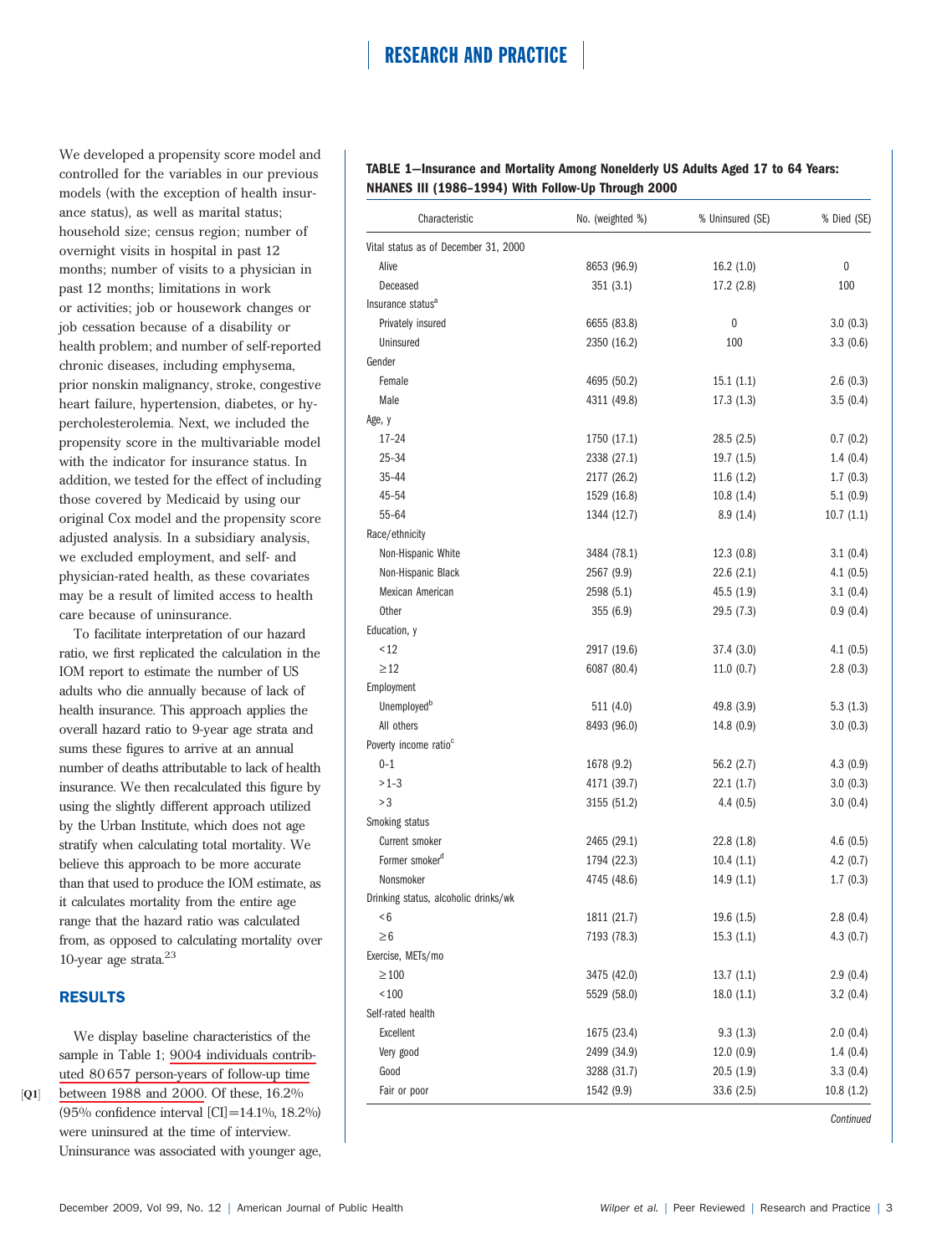### TABLE 1—Continued

| Physician-rated health on examination |             |            |           |
|---------------------------------------|-------------|------------|-----------|
| Excellent                             | 4627 (54.2) | 16.8(1.2)  | 1.8(0.3)  |
| Very good                             | 2179 (24.4) | 13.3(1.2)  | 2.6(0.5)  |
| Good                                  | 1858 (18.4) | 17.2(1.4)  | 4.9(0.7)  |
| Fair or poor                          | 340(3.0)    | 21.7(4.8)  | 19.0(2.6) |
| <b>Measured BMI</b>                   |             |            |           |
| < 18.5                                | 205(2.7)    | 19.8 (4.0) | 4.0(1.4)  |
| 18.5-25                               | 3764 (46.8) | 16.4(1.2)  | 2.4(0.3)  |
| $>25 - 30$                            | 2853 (30.4) | 14.9(1.2)  | 3.3(0.7)  |
| $\geq 30$                             | 2182 (20.0) | 17.2(1.8)  | 4.3(0.8)  |

Notes. BMI = body mass index (weight in kg divided by height in meters squared); METs = metabolic equivalents; NHANES = National Health and Nutrition Examination Survey.

<sup>a</sup>For those with complete data for all characteristics; excludes those covered by any government insurance. **bLooking for work, laid off, or unemployed.** 

c Combines family income, poverty threshold, and year of survey to allow analysis of income data across the 6 years of NHANES III; less than 1 indicates less than the poverty threshold.

<sup>d</sup>More than 200 cigarettes in lifetime.

 $[Q2]$ race/ethnicity, unemployment, smoking, exer-

 $[Q3]$ cise, self-rated health , and lower levels of

 $[Q4]$ education and income (P<.001 for all com-

parisons). Regular alcohol use and physicianrated health were also associated with higher  $[Q5]$ rates of uninsurance  $(P<.05$  for both comparisons).

> By the end of follow-up in 2000, 351 individuals or 3.1% (95% CI=2.5%, 3.7%) of the sample, had died (Table 1). Significant bivariate predictors of mortality included male gender ( $P = .04$ ), age ( $P < .001$ ), minority race/ ethnicity  $(P<.001)$ , less than 12 years of education ( $P=.008$ ), unemployment ( $P=.02$ ), smoking (P<.001), regular alcohol use  $(P=.04)$ , worse self-rated health status (P<.001), and worse physician-rated health status  $(P<.001)$ .

> In the model adjusted only for age and gender, lack of health insurance was significantly associated with mortality (hazard ratio  $[HR] = 1.80$ ; 95% CI=1.44, 2.26). In subsequent models adjusted for gender, age, race/ ethnicity, poverty income ratio, education, unemployment, smoking, regular alcohol use, self-rated health, physician-rated health, and BMI, lack of health insurance significantly increased the risk of mortality (HR=1.40; 95% CI=1.06,1.84; Table 2). We detected no significant interactions between lack of health insurance and any other variables. Our

sensitivity analyses yielded substantially similar estimates.

Replicating the methods of the IOM panel with updated census data $24,25$  and this hazard ratio, we calculated 27424 deaths among Americans aged 25 to 64 years in 2000 associated with lack of health insurance. Applying this hazard ratio to census data from  $2005^{26}$  and including all persons aged 18 to 64 years yields an estimated 35327 deaths annually among the nonelderly associated with lack of health insurance. When we repeated this approach without age stratification, (thought by investigators at the Urban Institute to be an overly conservative approach) $^{23}$  we calculated approximately 44789 deaths among workinghealth insurance.

### **DISCUSSION**

The uninsured are more likely to die than are the privately insured. We used a nationally representative data set to update the oft-cited study by Franks et al. and demonstrate the persistence of increased mortality attributable to uninsurance. Our findings are in accord with earlier research showing that lack of health insurance increases the likelihood of death in select illnesses and populations. $5-7,13$ Our estimate for annual deaths attributable to

uninsurance among working-age Americans is more than 140% larger than the IOM's earlier figure.<sup>23</sup>

By using methodologies similar to those used in the 1993 study, we found that being uninsured is associated with a similar hazard for mortality (1.40 for our study vs 1.25 for the 1993 study). Although the NHANES I study methodology and population were similar to those used in NHANES III, differences exist. The population analyzed in the original study was older on average than were participants in our sample (22.8% vs 55.6% aged 34 years or younger). The maximum length of follow-up was less (16 years vs 12 years), and the earlier analysis was limited to White and Black persons, whereas the present study also includes Mexican Americans.

The relative youthfulness and shorter follow-up in our study population would be expected to reduce our power to detect an elevated risk of death. In addition, if gaining Medicare reduces the effect of uninsurance on mortality, then the younger age and shorter length of follow-up in our study might strengthen the association between uninsurance and mortality compared with the earlier study. It is less clear how the differences in the racial and ethnic make-up of our study population would affect our ability to detect difference in risk of death. In fact, the increased likelihood of uninsurance among Mexican Americans who were nonetheless no more likely to die than non-Hispanic Whites might also be expected to reduce our power compared with the earlier study.

age Americans in 2005 associated with lack of  $\qquad$  by review of decedents' death certificates.  $[Q6]$ The original analysis confirmed vital status by review of decedents' death certificates. The NCHS had developed a probabilistic matching strategy to establish vital status. A subsample underwent death certificate review and verification; 98.7% were found to be correctly classified following this review.16 Again, it is not clear how any misclassification would bias our results. Moreover, Congress extended Medicare coverage in 1972 to 2 nonelderly groups: the long-term disabled and those with end-stage renal disease.<sup>27</sup> So, although both studies excluded Medicare enrollees, only ours entirely excluded disabled nonelderly adults who are at particularly high risk of death.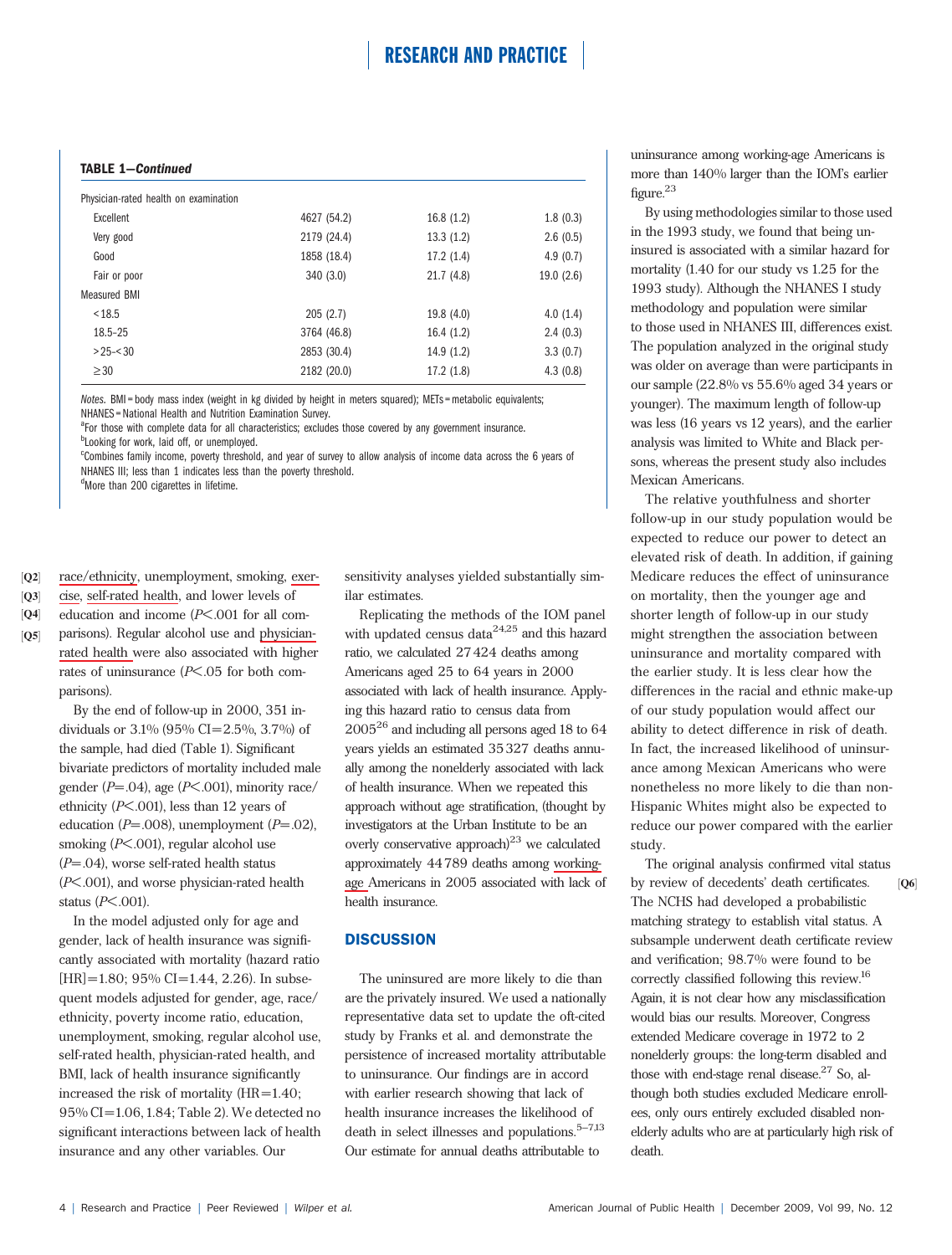### TABLE 2—Adjusted Hazards for Mortality Among US Adults Aged 17 to 64 Years: NHANES III, 1988–2000

| Characteristic                       | <b>Hazards Ratio</b><br>(95% CI) |  |
|--------------------------------------|----------------------------------|--|
| Insurance status                     |                                  |  |
| Privately insured <sup>a</sup> (Ref) | 1.00                             |  |
| Uninsured                            | 1.40 (1.06, 1.84)                |  |
| Ageb                                 | $1.06$ (1.05, 1.07)              |  |
| Gender                               |                                  |  |
| Female (Ref)                         | 1.00                             |  |
| Male                                 | 1.37 (1.13, 1.68)                |  |
| Race/ethnicity                       |                                  |  |
| Non-Hispanic White (Ref)             | 1.00                             |  |
| Non-Hispanic Black                   | 1.32 (0.98, 1.79)                |  |
| Mexican American                     | $0.88$ (0.64, 1.19)              |  |
| <b>Other</b>                         | $0.46$ (0.24, 0.90)              |  |
| Exercise, METs/mo                    |                                  |  |
| $\geq$ 100 (Ref)                     | 1.00                             |  |
| ${}_{100}$                           | 1.05 (0.80, 1.38)                |  |
| Smoking status                       |                                  |  |
| Nonsmoker (Ref)                      | 1.00                             |  |
| Current smoker                       | 2.02 (1.43, 2.85)                |  |
| Former smoker <sup>c</sup>           | 1.42 (1.09, 1.85)                |  |
| Drinking status,                     |                                  |  |
| alcoholic drinks/wk                  |                                  |  |
| $< 6$ (Ref)                          | 1.00                             |  |
| $\geq 6$                             | 1.38 (0.99, 1.92)                |  |
| Education, y                         |                                  |  |
| $\geq$ 12 (Ref)                      | 1.00                             |  |
| < 12                                 | 0.98 (0.75, 1.27)                |  |
| Employment                           |                                  |  |
| Not unemployed <sup>d</sup> (Ref)    | 1.00                             |  |
| Unemployed                           | 1.40 (0.92, 2.14)                |  |
| Self-rated health                    |                                  |  |
| Excellent (Ref)                      | 1.00                             |  |
| Very good                            | $0.67$ $(0.42, 1.09)$            |  |
| Good                                 | 1.27 (0.84,1.90)                 |  |
| Fair or poor                         | 2.26 (1.40, 3.64)                |  |
| Physician-rated health               |                                  |  |
| Excellent (Ref)                      | 1.00                             |  |
| Very good                            | 0.99 (0.77, 1.27)                |  |
| Good                                 | 1.17 (0.90, 1.52)                |  |
| Fair or poor                         | 3.22 (2.26, 4.58)                |  |
| <b>Measured BMI</b>                  |                                  |  |
| < 18.5                               | 1.26 (0.69, 2.29)                |  |
| 18.5-25 (Ref)                        | 1.00                             |  |

**Continued** 

#### TABLE 2—Continued

| Poverty income ratio <sup>e</sup> | 1.03(0.95, 1.12)    |
|-----------------------------------|---------------------|
| > 30                              | 0.89(0.69, 1.15)    |
| $>25 - 30$                        | $0.87$ (0.66, 1.15) |
|                                   |                     |

Notes. BMI = body mass index (weight in kg divided by height in meters squared); CI = confidence interval; METs = metabolic equivalents.

<sup>a</sup>For those with complete data for all characteristics; excludes those covered by any government insurance. **Hazard ratio reflects risk for every 1-year increase in** age.

More than 200 cigarettes in lifetime. <sup>d</sup> Looking for work, laid off, or unemployed. eCombines family income, poverty threshold, and year of survey to allow analysis of income data across the 6 years of NHANES III; less than 1 indicates less than the poverty threshold. Entered into regression model as a continuous variable. Hazard ratio represents change for every 1 unit increase in the poverty income ratio.

The mechanisms by which health insurance affects mortality have been extensively studied. Indeed, the IOM issued an extensive report summarizing this evidence.<sup>29</sup> The IOM identified 3 mechanisms by which insurance improves health: getting care when needed, having a regular source of care, and continuity of coverage.

The uninsured are more likely to go without needed care than the insured. For instance, Lurie et al. demonstrated that among a medically indigent population in California, loss of government-sponsored insurance was associated with decreased use of physician services and worsening control of hypertension.<sup>30,31</sup> The uninsured are also more likely to visit the emergency department $32$  and be admitted to the hospital $^{33}$  for "ambulatory care sensitive conditions,'' suggesting that preventable illnesses are a consequence of uninsurance.

The chronically ill uninsured are also less likely to have a usual source of medical care, 34 decreasing their likelihood of receiving preventative and primary care. Discontinuity of insurance is also harmful; those intermittently uninsured are more likely to die than the insured.<sup>13</sup>

All of these factors likely play a role in the decline in health among middle-aged uninsured persons detected by Baker et al.<sup>35,36</sup> This trend appears to reverse at age 65, when the majority gains access to Medicare coverage.<sup>37</sup> Other studies suggest that extending health

insurance not only improves health, but also may be cost effective.38

#### Limitations

Our study has several limitations. NHANES III assessed health insurance at a single point in time and did not validate self-reported insurance status. We were unable to measure the effect of gaining or losing coverage after the interview. Point-in-time uninsurance is associated with subsequent uninsurance.<sup>6</sup> Intermittent insurance coverage is common and accelerates the decline in health among middle-aged persons.<sup>35</sup> Among the nearelderly, point-in-time uninsurance was associated with significant decline in overall health relative to those with private insurance.<sup>13</sup> Earlier population-based surveys that did validate insurance status found that between 7% and  $11\%$ of those initially recorded as being uninsured were misclassified.<sup>13</sup> If present, such misclassification might dilute the true effect of uninsurance in our sample. We excluded 29.5% of the sample because of missing data. These individuals were more likely to be uninsured and to die, which might also bias our estimate toward the null.

We have no information about duration of insurance coverage from this survey. Further, we have no data regarding cost sharing among the insured; cost sharing worsened blood pressure control among the poor in the RAND Health Insurance Experiment, and was associated with decreased use of essential medications, and increased rates of emergency department use and adverse events in a random sample of elderly and poor Canadians.<sup>39,40</sup>

Unmeasured characteristics (i.e., that individuals who place less value on health eschew both health insurance and healthy behaviors) might offer an alternative explanation for our findings. However, our analysis controlled for tobacco and alcohol use, along with obesity and exercise habits. In addition, research has found that more than 90% of nonelderly adults without insurance cite cost or lack of employer-sponsored coverage as reasons for being uninsured, whereas only 1% percent report "not needing" insurance.<sup>41</sup> In fact, the variables included in our main survival analysis may inappropriately diminish the relationship between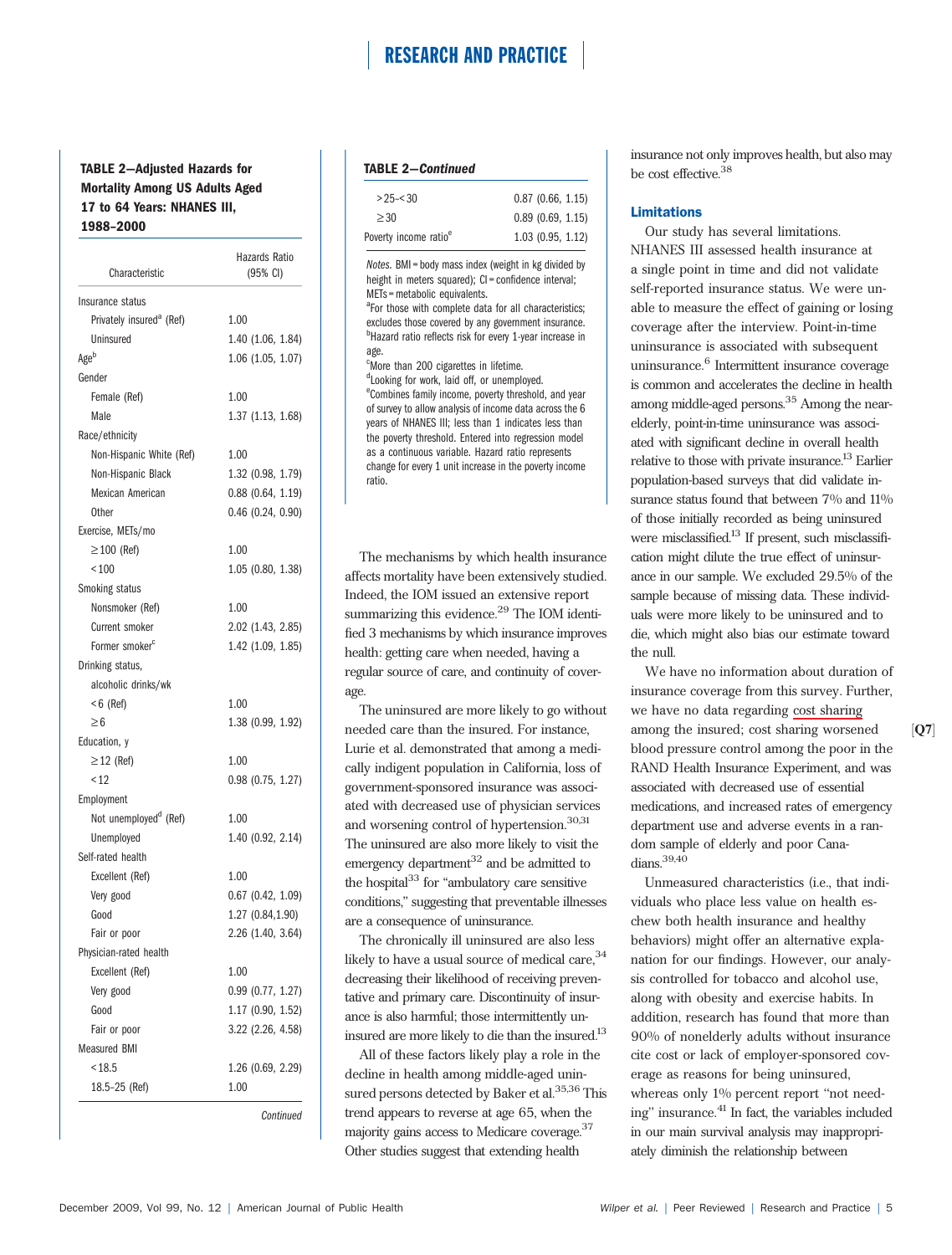insurance and death. For example, poor physician-rated health, poor self-rated health, and unemployment may result from medically preventable conditions. Indeed, earlier analyses suggest that the true effect of uninsurance is likely larger than that measured in multivariate models.13,42 In addition, Hadley found that accounting for endogeneity bias by using an instrumental variable increases the protective effect of health insurance on mortality.42

#### **Conclusions**

Lack of health insurance is associated with as many as 44789 deaths per year in the United States, more than those caused by kidney disease  $(n=42868)^{43}$  The increased risk of death attributable to uninsurance suggests that alternative measures of access to medical care for the uninsured, such as community health centers, do not provide the protection of private health insurance. Despite widespread acknowledgment that enacting universal coverage would be life saving, doing so remains politically thorny. Now that health reform is again on the political agenda, health professionals have the opportunity to advocate universal coverage.  $\blacksquare$ 

#### About the Authors

At the time of this research, all authors were with the Department of Medicine at Cambridge Health Alliance, affiliated with Harvard Medical School, Cambridge, MA.

Correspondence should be sent to Andrew P. Wilper, MD, MPH, Veterans Affairs Medical Center, 500 W Fort St, Boise, ID 83702 (e-mail: wilp9522@u.washington. edu). Reprints can be ordered at http://www.ajph.org by clicking the ''Reprints/Eprints'' link.

This article was accepted on March 16, 2009.

#### **Contributors**

A. P. Wilper designed the study, planned the analysis, performed statistical analysis and data management, and interpreted the analysis. A.P. Wilper, S. Woolhandler, and D. U. Himmelstein drafted the article. K. E. Lasser, D. McCormick, and D.H. Bor performed critical revisions of the article. S. Woolhandler supervised all aspects of the study design, analysis planning, interpretation, and article preparation.

#### Acknowledgments

A. P. Wilper was supported by a Health Resources and Service Administration National Research Service Award (5T32 HP110011).

#### Human Participant Protection

The institutional review board of Cambridge Health Alliance deemed this study exempt from formal review.

#### **References**

1. US Census Bureau. Income, poverty, and health insurance coverage in the United States: 2007. Available at: http://www.census.gov/prod/2008pubs/p60-235. pdf. Accessed August 29, 2008.

2. Ayanian JZ, Weissman JS, Schneider EC, Ginsburg JA, Zaslavsky AM. Unmet health needs of uninsured adults in the United States. JAMA. 2000;284: 2061–2069.

3. Ayanian JZ, Zaslavsky AM, Weissman JS, Schneider EC, Ginsburg JA. Undiagnosed hypertension and hypercholesterolemia among uninsured and insured adults in the Third National Health and Nutrition Examination Survey. Am J Public Health. 2003;93:2051–2054.

4. Institute of Medicine. Care Without Coverage, Too Little, Too Late. Washington, DC: The National Academies Press; 2002.

5. Franks P, Clancy CM, Gold MR. Health insurance and mortality. Evidence from a national cohort. JAMA. 1993;270:737–741.

6. McWilliams JM, Zaslavsky AM, Meara E, Ayanian JZ. Health insurance coverage and mortality among the near-elderly. Health Aff (Millwood). 2004;23:223–233.

7. Sorlie PD, Johnson NJ, Backlund E, Bradham DD. Mortality in the uninsured compared with that in persons with public and private health insurance. Arch Intern Med. 1994;154:2409–2416.

8. Bennett CL, Horner RD, Weinstein RA, et al. Racial differences in care among hospitalized patients with Pneumocystis carinii pneumonia in Chicago, New York, Los Angeles, Miami, and Raleigh-Durham. Arch Intern Med. 1995;155:1586–1592.

9. Ayanian JZ, Kohler BA, Abe T, Epstein AM. The relation between health insurance coverage and clinical outcomes among women with breast cancer.  $N$  Engl  $J$ Med. 1993;329:326–331.

10. Roetzheim RG, Gonzalez EC, Ferrante JM, Pal N, Van Durme DJ, Krischer JP. Effects of health insurance and race on breast carcinoma treatments and outcomes. Cancer. 2000;89:2202–2213.

11. Roetzheim RG, Pal N, Gonzalez EC, Ferrante JM, Van Durme DJ, Krischer JP. Effects of health insurance and race on colorectal cancer treatments and outcomes. Am J Public Health. 2000;90:1746–1754.

12. Canto JG, Rogers WJ, French WJ, Gore JM, Chandra NC, Barron HV. Payer status and the utilization of hospital resources in acute myocardial infarction: a report from the National Registry of Myocardial Infarction 2. Arch Intern Med. 2000;160:817–823.

13. Baker DW, Sudano JJ, Durazo-Arvizu R, Feinglass J, Witt WP, Thompson J. Health insurance coverage and the risk of decline in overall health and death among the near elderly, 1992-2002. Med Care. 2006;44:277–282.

14. Bhattacharya J, Goldman D, Sood N. The link between public and private insurance and HIV-related mortality. J Health Econ. 2003;22:1105–1122.

15. Centers for Disease Control and Prevention. National Health and Nutrition Examination III data files, documentation, and SAS code. Available at: http:// www.cdc.gov/nchs/about/major/nhanes/nh3data.htm. Accessed May 9, 2008.

16. Centers for Disease Control and Prevention. National Health and Nutrition Examination III Linked Mortality File: Matching Methodology. Available at:

http://www.cdc.gov/nchs/data/datalinkage/ matching\_methodology\_nhanes3\_final.pdf. Accessed April 8, 2008.

17. Wheatcroft G, Cox CS, Lochner KA. Comparative analysis of the NHANES III public-use and restricted-use linked mortality files. Available at: http://www.cdc.gov/ nchs/data/datalinkage/nh3\_mort\_compare\_2007\_ final.pdf. Accessed April 14, 2008.

18. Centers for Disease Control and Prevention. National Health and Nutrition Examination III adult data file documentation. Available at: ftp://ftp.cdc.gov/pub/ Health\_Statistics/NCHS/Datasets/NHANES/ NHANESIII/1A/ADULT-acc.pdf. Accessed April 14, 2008.

19. Centers for Disease Control and Prevention. Physical activity for everyone Web site. Available at; http:// www.cdc.gov/nccdphp/dnpa/physical/everyone/ recommendations/index.htm. Accessed April 16, 2008.

20. Haskell WL, Lee IM, Pate RR, et al. Physical activity and public health: updated recommendation for adults from the American College of Sports Medicine and the American Heart Association. Circulation. 2007;116: 1081–1093.

21. Centers for Disease Control and Prevention. National Health and Nutrition Examination III, Cycle 2 Physician Examiner's Training Manual. Available at: http://www.cdc.gov/nchs/data/nhanes/nhanes3/ cdrom/nchs/manuals/phys.pdf. Accessed April 8, 2008.

22. Korn EL, Graubard BI. Analysis of Health Surveys. Wiley Series in Probability and Statistics. New York, NY: Wiley; 1999.

23. Dorn S. Uninsured and Dying Because of It: Updating the Institute of Medicine Analysis on the Impact of Uninsurance on Mortality. Available at: http://www.urban.org/ UploadedPDF/411588\_uninsured\_dying.pdf. Accessed April 23, 2008.

24. US Census Bureau. Health insurance coverage status and type of coverage all persons by age and sex: 1999 to 2007. Available at: http://www.census.gov/ hhes/www/hlthins/historic/hihistt2.xls. Accessed August 25, 2009.

25. Centers for Disease Control and Prevention, National Center for Health Statistics. Death rates by 10-year age groups: United States and each state, 2000. Available at: http://www.cdc.gov/nchs/data/ statab/VS00100\_TABLE23A.pdf. Accessed August 25, 2009.

26. Centers for Disease Control and Prevention, National Center for Health Statistics. Death rates by 10-year age groups: United States and each state, 2005. Available at: http://www.cdc.gov/nchs/data/ statab/MortFinal2005\_Worktable23R.pdf. Accessed August 25, 2009.

27. Centers for Medicare and Medicaid Services. Key milestones in CMS programs. Available at: http:// www.cms.hhs.gov/History/Downloads/ CMSProgramKeyMilestones.pdf. Accessed May 20, 2008.

#### 28. Lurie N, Ward NB, Shapiro MF, Brook RH. Termination from Medi-Cal–does it affect health? N Engl J Med. 1984;311:480-484.

29. Lurie N, Ward NB, Shapiro MF, Gallego C, Vaghaiwalla R, Brook RH. Termination of Medi-Cal benefits. A follow-up study one year later. N Engl J Med. 1986;314:1266–1268.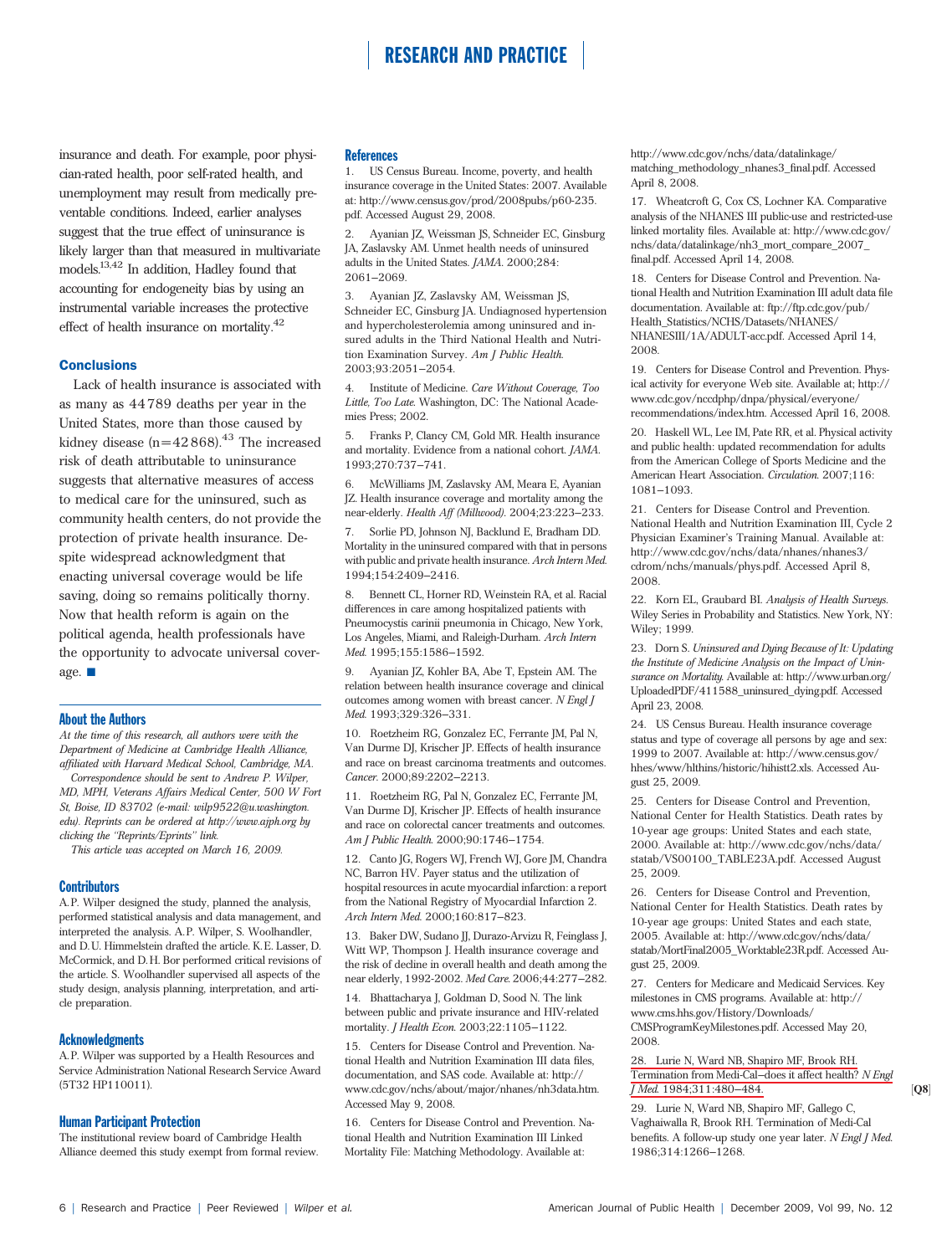30. Oster A, Bindman AB. Emergency department visits for ambulatory care sensitive conditions: insights into preventable hospitalizations. Med Care. 2003;41:198– 207.

31. Weissman JS, Gatsonis C, Epstein AM. Rates of avoidable hospitalization by insurance status in Massachusetts and Maryland. JAMA. 1992;268:2388– 2394.

32. Wilper AP, Woolhandler S, Lasser KL, McCormick D, Bor DH, Himmelstein DU. Chronically ill and uninsured: a national study of disease prevalence and access to care among U.S. adults. Ann Intern Med. 2008;149: 170–176.

33. Baker DW, Sudano JJ, Albert JM, Borawski EA, Dor A. Lack of health insurance and decline in overall health in late middle age. N Engl J Med. 2001;345: 1106–1112.

34. Baker DW, Sudano JJ, Albert JM, Borawski EA, Dor A. Loss of health insurance and the risk for a decline in self-reported health and physical functioning. Med Care. 2002;40:1126–1131.

35. McWilliams JM, Meara E, Zaslavsky AM, Ayanian JZ. Health of previously uninsured adults after acquiring Medicare coverage. JAMA. 2007;298:2886– 2894.

36. McWilliams JM, Meara E, Zaslavsky AM, Ayanian JZ. Use of health services by previously uninsured Medicare beneficiaries. N Engl J Med. 2007;357:143– 153.

37. Newhouse J. Free for All? Lessons From the RAND Health Insurance Experiment. Cambridge, MA: Harvard University Press; 1993.

38. Tamblyn R, Laprise R, Hanley JA, et al. Adverse events associated with prescription drug cost-sharing among poor and elderly persons. JAMA. 2001;285: 421–429.

39. Graves JA, Long SK. Why do people lack health insurance? Health Policy Online: Timely Analysis of Current Trends and Policy Options. Available at: http:// www.urban.org/UploadedPDF/411317\_lack\_health\_ ins.pdf. Accessed May 29, 2008.

40. Hadley J, Waidmann T. Health insurance and health at age 65: implications for medical care spending on new Medicare beneficiaries. Health Serv Res. 2006;41: 429–451.

41. Kung H, Hyoert D, Xu J, et al. Deaths: final data for 2005. Natl Vital Stat Rep. 2008;56(10). Available at: http://www.cdc.gov/nchs/data/nvsr/nvsr56/nvsr56\_ 10.pdf. Accessed February 17, 2009.